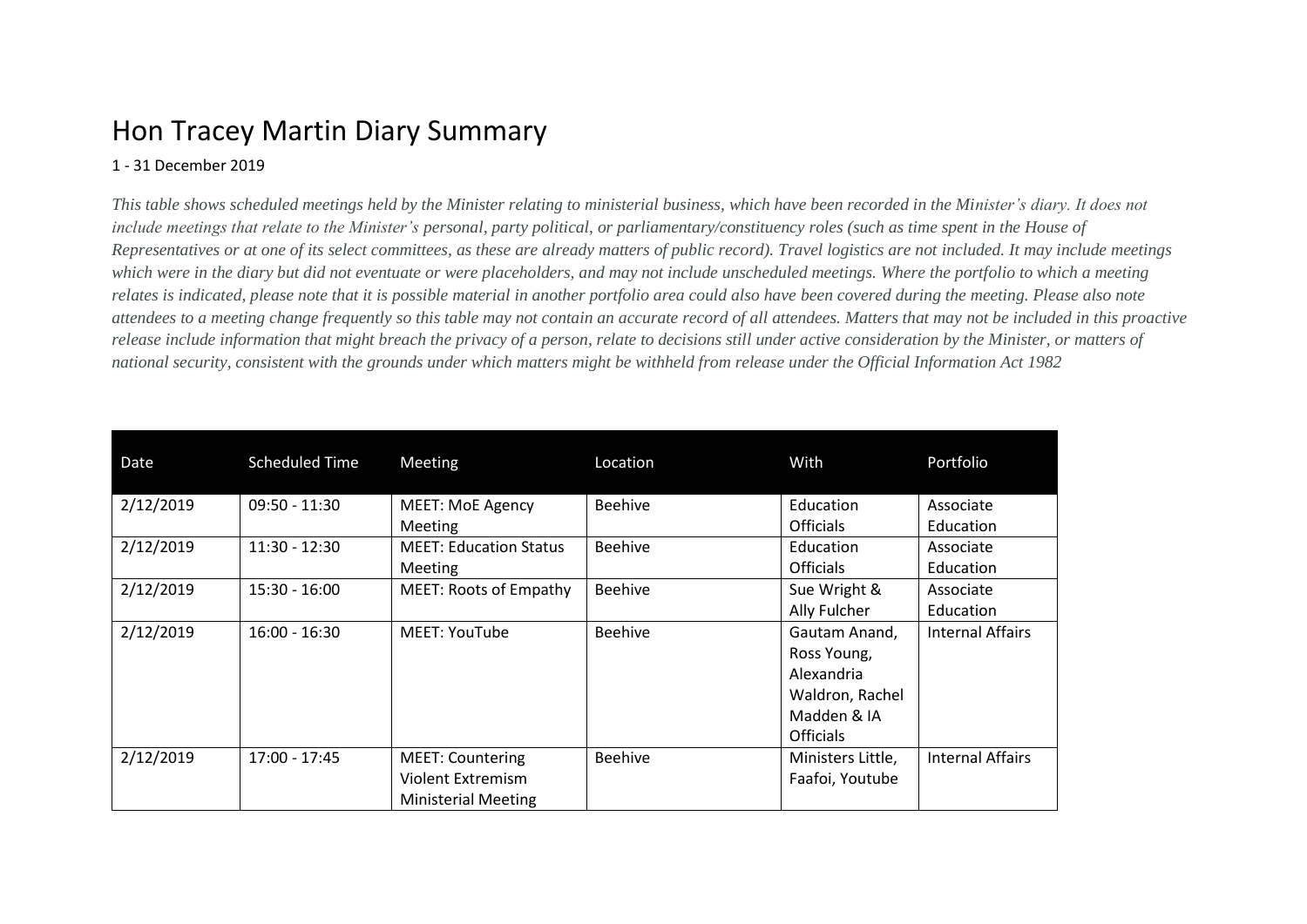|           |                 |                                |                             | & Facebook             |                         |
|-----------|-----------------|--------------------------------|-----------------------------|------------------------|-------------------------|
|           |                 |                                |                             | representatives        |                         |
| 3/12/2019 | $08:00 - 08:30$ | Withheld under section         | Withheld under section      | Withheld under         | Withheld under          |
|           |                 | 9(2)(f)(iv) of the Official    | 9(2)(f)(iv) of the Official | section 9(2)(f)(iv)    | section $9(2)(f)(iv)$   |
|           |                 | <b>Information Act</b>         | <b>Information Act</b>      | of the Official        | of the Official         |
|           |                 |                                |                             | <b>Information Act</b> | <b>Information Act</b>  |
| 3/12/2019 | $09:15 - 09:45$ | <b>Cabinet Committee</b>       | <b>Beehive</b>              | Ministerial            | Ministerial             |
|           |                 |                                |                             | Colleagues             |                         |
| 3/12/2019 | $12:30 - 13:00$ | Withheld under section         | Withheld under section      | Withheld under         | Withheld under          |
|           |                 | 9(2)(f)(iv) of the Official    | 9(2)(f)(iv) of the Official | section $9(2)(f)(iv)$  | section $9(2)(f)(iv)$   |
|           |                 | <b>Information Act</b>         | <b>Information Act</b>      | of the Official        | of the Official         |
|           |                 |                                |                             | <b>Information Act</b> | <b>Information Act</b>  |
| 3/12/2019 | 13:00 - 13:30   | <b>MEET: Seniors Status</b>    | <b>Beehive</b>              | Seniors Officials      | Ministerial             |
|           |                 | Meeting                        |                             |                        |                         |
| 3/12/2019 | 17:00 - 17:30   | <b>Cabinet Committee</b>       | Beehive                     | Ministerial            | Ministerial             |
|           |                 |                                |                             | Colleagues             |                         |
| 4/12/2019 | $09:00 - 09:30$ | <b>Cabinet Committee</b>       | <b>Beehive</b>              | Ministerial            | Ministerial             |
|           |                 |                                |                             | Colleagues             |                         |
| 4/12/2019 | $09:30 - 10:30$ | <b>Cabinet Committee</b>       | <b>Beehive</b>              | Ministerial            | Ministerial             |
|           |                 |                                |                             | Colleagues             |                         |
| 4/12/2019 | $11:15 - 12:15$ | <b>MEET: OT Status Meeting</b> | Beehive                     | <b>OT Officials</b>    | Children                |
| 4/12/2019 | 15:00 - 15:30   | <b>MEET: VIP Transport</b>     | <b>Beehive</b>              | <b>MASS Official</b>   | Ministerial             |
| 4/12/2019 | $15:30 - 16:00$ | <b>MEET: LIAC</b>              | Beehive                     | <b>LIAC Members</b>    | <b>Internal Affairs</b> |
| 4/12/2019 | $16:00 - 16:30$ | MEET: Amazon                   | <b>Beehive</b>              | Matt Levey & IA        | <b>Internal Affairs</b> |
|           |                 |                                |                             | <b>Officials</b>       |                         |
| 4/12/2019 | 17:30 - 19:00   | <b>ATTEND: Hon Chris</b>       | <b>Beehive</b>              | Hon Chris              | Associate               |
|           |                 | <b>Hipkins MoE Officials</b>   |                             | Hipkins & MoE          | Education               |
|           |                 | <b>Christmas Drinks</b>        |                             | <b>Officials</b>       |                         |
| 4/12/2019 | 19:00 - 20:00   | <b>MEET: Ministerial</b>       | <b>Beehive</b>              | Justice Sector         | Children                |
|           |                 | Meeting                        |                             | Officials &            |                         |
|           |                 |                                |                             | Ministerial            |                         |
|           |                 |                                |                             | Colleagues             |                         |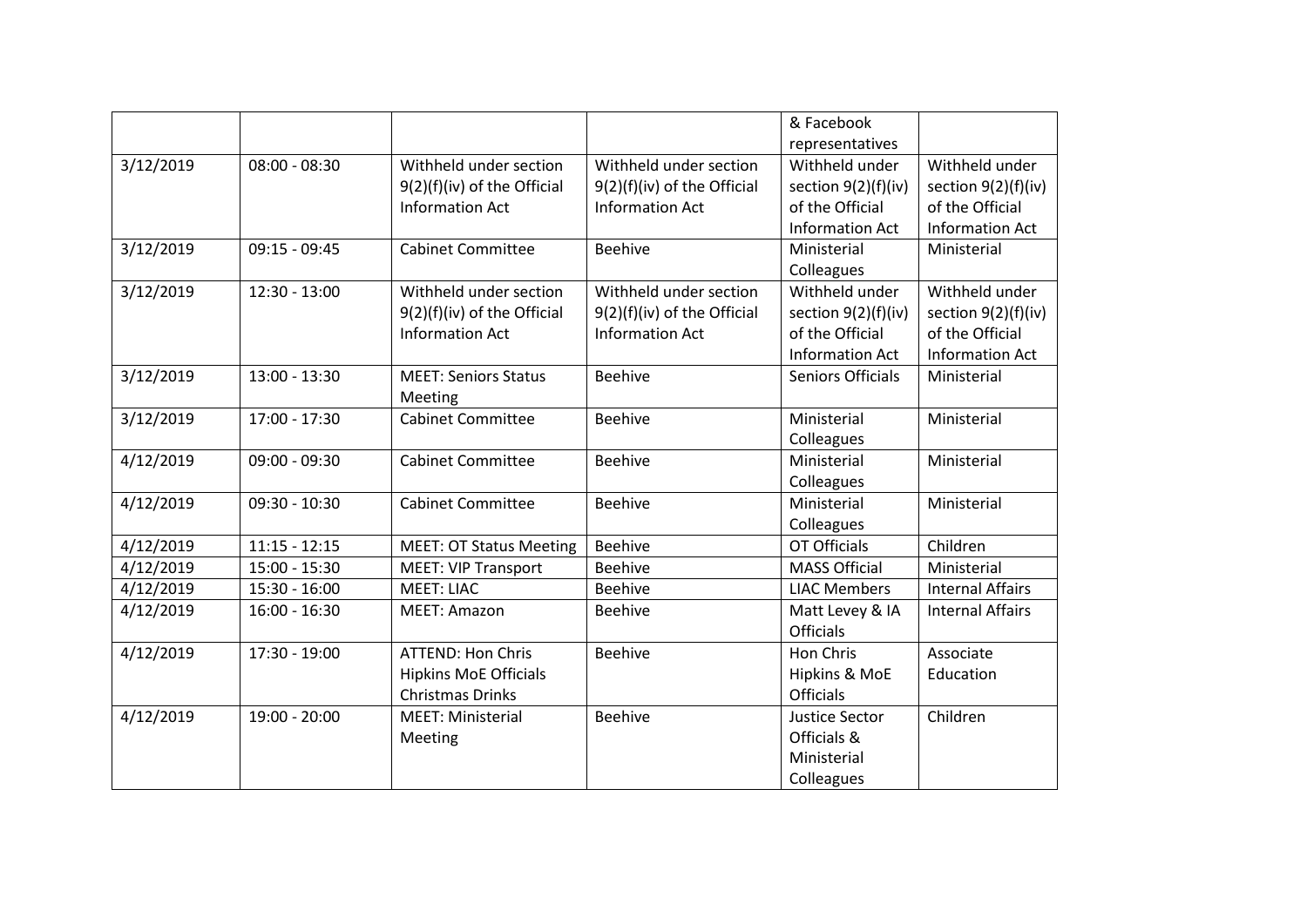| 5/12/2019 | $08:30 - 09:00$ | MEET: Health &                 | <b>Beehive</b>              | MoE and Health          | Associate               |
|-----------|-----------------|--------------------------------|-----------------------------|-------------------------|-------------------------|
|           |                 | <b>Education Officials</b>     |                             | <b>Officials</b>        | Education               |
| 5/12/2019 | $09:00 - 09:30$ | <b>MEET: Child Wellbeing</b>   | <b>Beehive</b>              | DPMC & OT               | Child wellbeing         |
|           |                 | <b>Official: "Live" Policy</b> |                             | <b>Officials</b>        |                         |
|           |                 | Project                        |                             |                         |                         |
| 5/12/2019 | $11:30 - 12:30$ | <b>MEET: IA Status Meeting</b> | <b>Beehive</b>              | IA Officials            | <b>Internal Affairs</b> |
| 5/12/2019 | 15:00 - 15:30   | Withheld under section         | Withheld under section      | Withheld under          | Withheld under          |
|           |                 | 9(2)(f)(iv) of the Official    | 9(2)(f)(iv) of the Official | section $9(2)(f)(iv)$   | section 9(2)(f)(iv)     |
|           |                 | <b>Information Act</b>         | <b>Information Act</b>      | of the Official         | of the Official         |
|           |                 |                                |                             | <b>Information Act</b>  | <b>Information Act</b>  |
| 5/12/2019 | $15:30 - 16:00$ | <b>MEET: United Fire</b>       | <b>Beehive</b>              | Bill Butzbach &         | <b>Internal Affairs</b> |
|           |                 | <b>Brigade Association</b>     |                             | Kevin Ihaka             |                         |
| 5/12/2019 | $16:00 - 16:30$ | <b>MEET: Student Volunteer</b> | <b>Beehive</b>              | Sam Johnson             | Associate               |
|           |                 | Army                           |                             |                         | Education               |
| 5/12/2019 | $16:30 - 17:00$ | <b>MEET: Chief Censor</b>      | <b>Beehive</b>              | David Shanks            | <b>Internal Affairs</b> |
| 6/12/2019 | $10:00 - 10:30$ | <b>SPEAK: LGNZ</b>             | Wellington                  | Local                   | <b>Internal Affairs</b> |
|           |                 |                                |                             | <b>Government NZ</b>    |                         |
|           |                 |                                |                             | <b>National Council</b> |                         |
|           |                 |                                |                             | Members & IA            |                         |
|           |                 |                                |                             | Officials               |                         |
| 7/12/2019 | $08:30 - 11:00$ | <b>MEDIA: Newshub Nation</b>   | Freeman's Bay, Auckland     | XXX                     | Ministerial             |
| 9/12/2019 | $09:00 - 09:30$ | MEET: Independent              | <b>Beehive</b>              | Melissa Gill            | Children                |
|           |                 | Children's monitor             |                             |                         |                         |
| 9/12/2019 | $10:45 - 12:00$ | <b>MEET: MoE Agency</b>        | <b>Beehive</b>              | Education               | Associate               |
|           |                 | Meeting                        |                             | <b>Officials</b>        | Education               |
| 9/12/2019 | $13:00 - 15:00$ | Cabinet                        | <b>Beehive</b>              | Ministerial             | Ministerial             |
|           |                 |                                |                             | Colleagues              |                         |
| 9/12/2019 | 15:30 - 16:00   | <b>MEET: NZ Kindergartens</b>  | Beehive                     | Jill Bond               | Associate               |
|           |                 | <b>INC</b>                     |                             |                         | Education               |
| 9/12/2019 | $16:00 - 16:30$ | <b>Executive Council</b>       | <b>Beehive</b>              | Governor                | Ministerial             |
|           |                 |                                |                             | General &               |                         |
|           |                 |                                |                             | Ministerial             |                         |
|           |                 |                                |                             | Colleagues              |                         |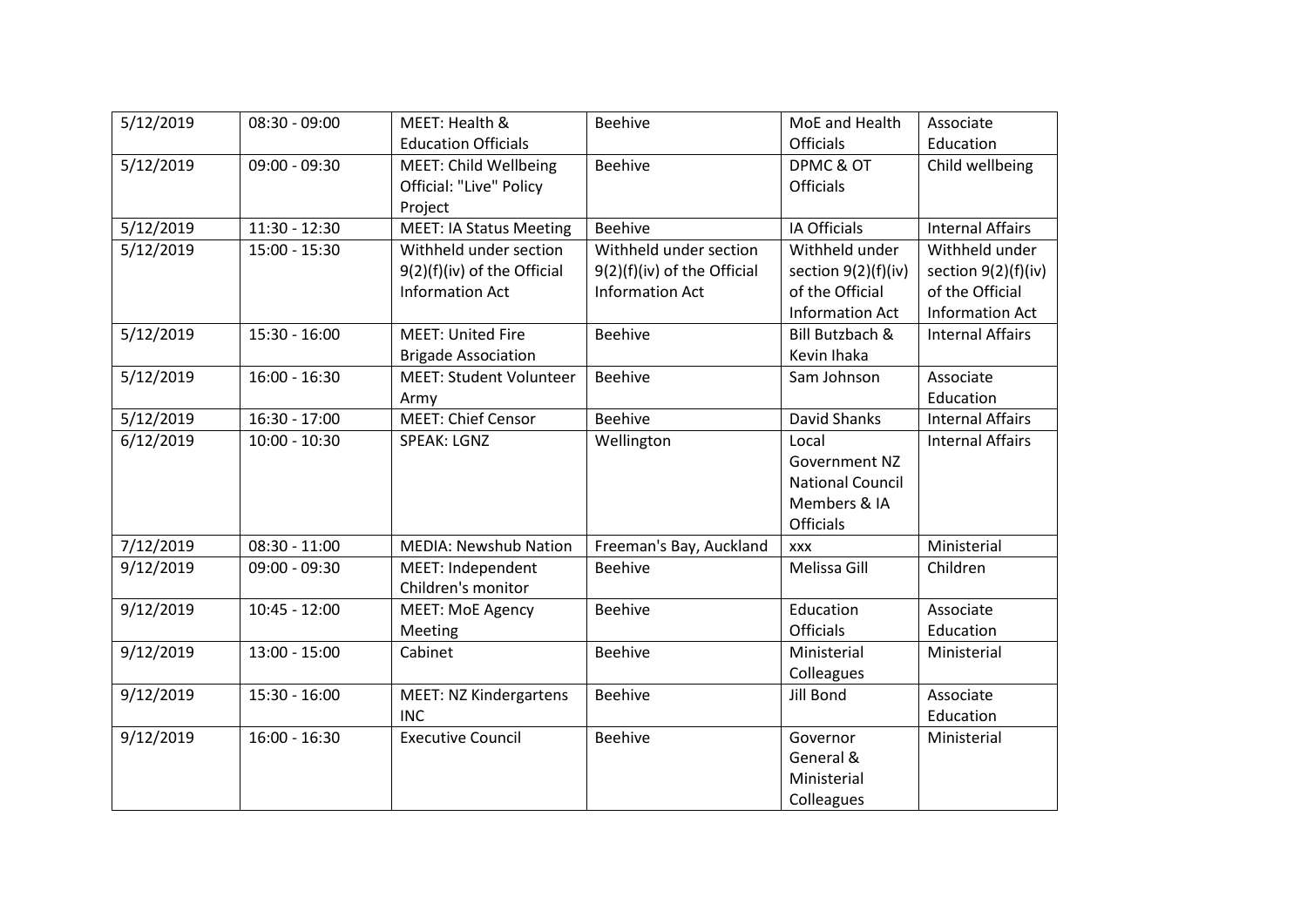| 9/12/2019  | 16:30 - 17:00   | <b>MEET: Tom Peoples</b>       | <b>Beehive</b>              | <b>Tom Peoples</b>          | Associate               |
|------------|-----------------|--------------------------------|-----------------------------|-----------------------------|-------------------------|
|            |                 |                                |                             |                             | Education               |
| 10/12/2019 | $09:15 - 09:45$ | <b>Cabinet Committee</b>       | <b>Beehive</b>              | Ministerial                 | Ministerial             |
|            |                 |                                |                             | Colleagues                  |                         |
| 10/12/2019 | $12:00 - 13:00$ | Withheld under section         | Withheld under section      | Withheld under              | Withheld under          |
|            |                 | 9(2)(f)(iv) of the Official    | 9(2)(f)(iv) of the Official | section $9(2)(f)(iv)$       | section $9(2)(f)(iv)$   |
|            |                 | <b>Information Act</b>         | <b>Information Act</b>      | of the Official             | of the Official         |
|            |                 |                                |                             | <b>Information Act</b>      | <b>Information Act</b>  |
| 10/12/2019 | 15:00 - 15:45   | MEET: PM's OT Award            | <b>Beehive</b>              | PM & Award                  | Children                |
|            |                 | Recipients                     |                             | Recipients                  |                         |
| 10/12/2019 | $16:00 - 18:30$ | <b>ATTEND: Prime</b>           | <b>Beehive</b>              | Award                       | Children                |
|            |                 | Minister's Oranga              |                             | Recipients,                 |                         |
|            |                 | Tamariki Awards                |                             | <b>Invited Guests &amp;</b> |                         |
|            |                 |                                |                             | <b>OT Officials</b>         |                         |
| 11/12/2019 | $08:30 - 09:00$ | <b>MEET: Equifax</b>           | <b>Beehive</b>              | Matt Strassberg             | <b>Internal Affairs</b> |
| 11/12/2019 | $09:00 - 09:30$ | <b>Cabinet Committee</b>       | <b>Beehive</b>              | Ministerial                 | Ministerial             |
|            |                 |                                |                             | Colleagues                  |                         |
| 11/12/2019 | $09:30 - 11:00$ | <b>Cabinet Committee</b>       | <b>Beehive</b>              | Ministerial                 | Ministerial             |
|            |                 |                                |                             | Colleagues                  |                         |
| 11/12/2019 | $11:00 - 12:00$ | <b>MEET: OT Status Meeting</b> | <b>Beehive</b>              | <b>OT Officials</b>         | Children                |
| 11/12/2019 | $12:00 - 12:30$ | MEET: Child Poverty and        | <b>Beehive</b>              | PM & DPMC &                 | Children                |
|            |                 | <b>Wellbeing Units Update</b>  |                             | <b>OT Officials</b>         |                         |
| 11/12/2019 | $12:30 - 13:00$ | <b>MEET: Seniors Official</b>  | <b>Beehive</b>              | Seniors Official            | <b>Seniors</b>          |
| 11/12/2019 | $15:15 - 16:15$ | <b>ATTEND: Ministerial</b>     | <b>Beehive</b>              | Ministerial                 | Associate               |
|            |                 | Leadership Group on            |                             | Colleagues &                | Education               |
|            |                 | <b>Disability Issues</b>       |                             | Education                   |                         |
|            |                 |                                |                             | <b>Officials</b>            |                         |
| 11/12/2019 | 18:00 - 19:30   | <b>ATTEND: Annual MoE</b>      | Wellington                  | Education                   | Associate               |
|            |                 | Function                       |                             | <b>Officials</b>            | Education               |
| 12/12/2019 | $08:00 - 08:30$ | Withheld under section         | Withheld under section      | Withheld under              | Withheld under          |
|            |                 | 9(2)(f)(iv) of the Official    | 9(2)(f)(iv) of the Official | section $9(2)(f)(iv)$       | section $9(2)(f)(iv)$   |
|            |                 | <b>Information Act</b>         | <b>Information Act</b>      | of the Official             | of the Official         |
|            |                 |                                |                             | <b>Information Act</b>      | <b>Information Act</b>  |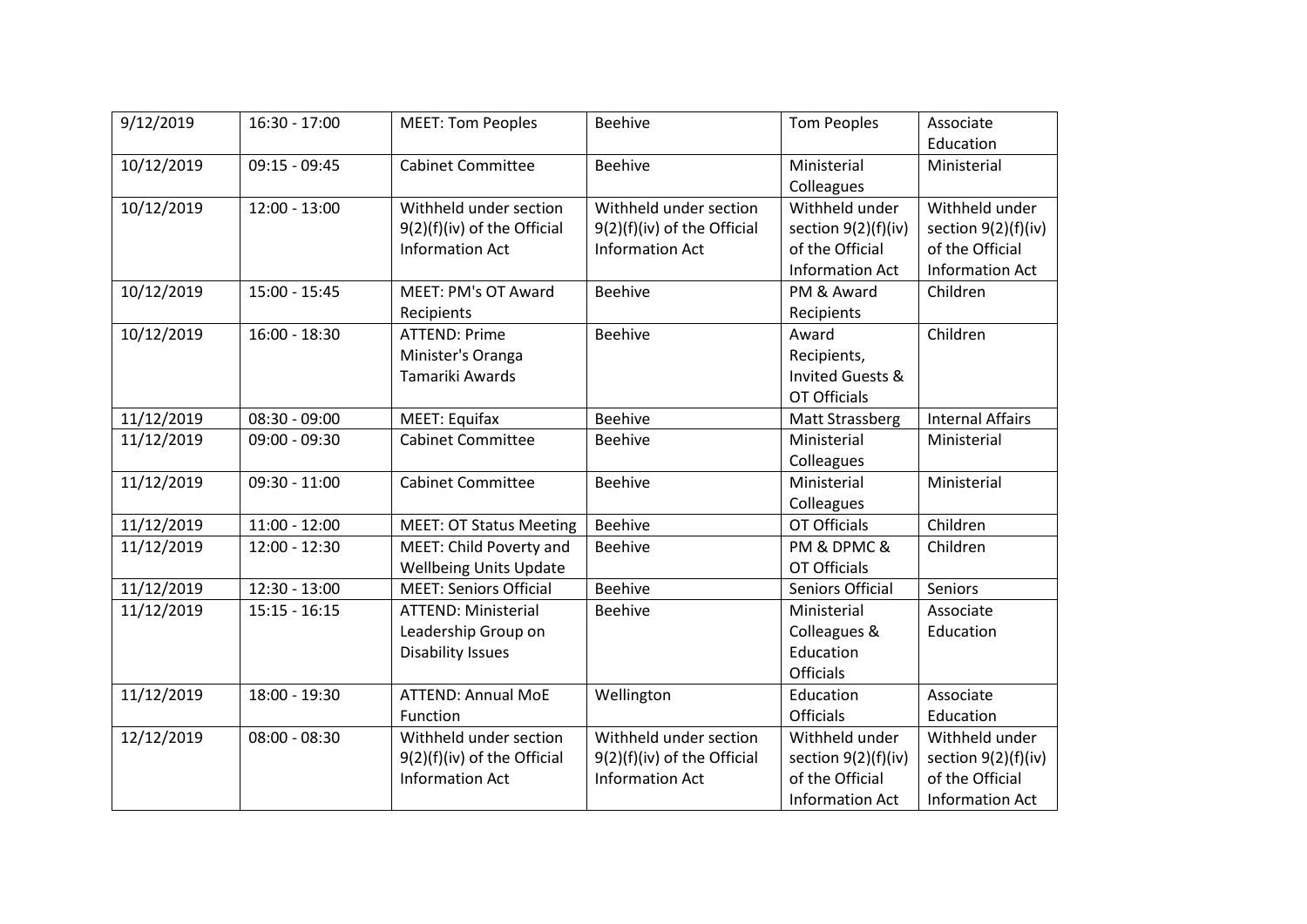| 12/12/2019 | $08:30 - 09:00$ | <b>MEET: Grey Power</b>                                                         | <b>Beehive</b>                                                                  | Jan Pentecost,<br>Mac Welsh &<br>Roy Reid                                                        | Seniors                                                                            |
|------------|-----------------|---------------------------------------------------------------------------------|---------------------------------------------------------------------------------|--------------------------------------------------------------------------------------------------|------------------------------------------------------------------------------------|
| 12/12/2019 | $09:15 - 10:15$ | <b>Cabinet Committee</b>                                                        | Beehive                                                                         | Ministerial<br>Colleagues                                                                        | Ministerial                                                                        |
| 12/12/2019 | $10:30 - 11:30$ | Withheld under section<br>9(2)(f)(iv) of the Official<br><b>Information Act</b> | Withheld under section<br>9(2)(f)(iv) of the Official<br><b>Information Act</b> | Withheld under<br>section $9(2)(f)(iv)$<br>of the Official<br><b>Information Act</b>             | Withheld under<br>section 9(2)(f)(iv)<br>of the Official<br><b>Information Act</b> |
| 12/12/2019 | $11:45 - 12:45$ | <b>MEET: IA Status Meeting</b>                                                  | <b>Beehive</b>                                                                  | IA Officials                                                                                     | <b>Internal Affairs</b>                                                            |
| 12/12/2019 | $13:00 - 13:30$ | <b>Receive Petition</b><br>footpaths4 feet                                      | <b>Parliament Steps</b>                                                         | Chris Teo-<br>Sherrell                                                                           | Seniors                                                                            |
| 12/12/2019 | $15:00 - 15:30$ | <b>MEET: Archives Council</b>                                                   | <b>Beehive</b>                                                                  | <b>Archives Council</b><br><b>Members</b>                                                        | <b>Internal Affairs</b>                                                            |
| 12/12/2019 | $16:00 - 16:30$ | MEET: Mayor of<br>Otorohanga District<br>Council                                | <b>Beehive</b>                                                                  | Max Baxter                                                                                       | Associate<br>Education                                                             |
| 12/12/2019 | $16:15 - 17:45$ | <b>MEET: Education</b><br><b>Strategy Session: ROVE</b>                         | <b>Beehive</b>                                                                  | Education<br><b>Officials</b>                                                                    | Associate<br>Education                                                             |
| 12/12/2019 | $18:15 - 21:00$ | <b>DINNER: Japanese</b><br>Ambassador                                           | Khandallah, Wellington                                                          | <b>Invited Guests</b>                                                                            | Ministerial                                                                        |
| 13/12/2019 | $11:00 - 13:00$ | MEET: Whanau Ora<br><b>Commissioning Agency</b>                                 | Henderson, Auckland                                                             | John Tamihere &<br>Merepeka<br>Raukawa-Tait,<br><b>WOCA</b><br>representatives<br>& OT Officials | Children / Child<br>Wellbeing                                                      |
| 14/12/2019 | $05:00 - 09:00$ | ATTEND: Opening of<br>Waitohi Johnsonville<br><b>Community Hub</b>              | Johnsonville, Wellington                                                        | WCC Staff &<br><b>Invited Guests</b>                                                             | <b>Internal Affairs</b>                                                            |
| 14/12/2019 | $10:00 - 10:30$ | <b>MEDIA: Summer Fire</b><br><b>Prevention Campaign</b>                         | Otari/Wilton, Wellington                                                        | FENZ Officials &<br>Media                                                                        | <b>Internal Affairs</b>                                                            |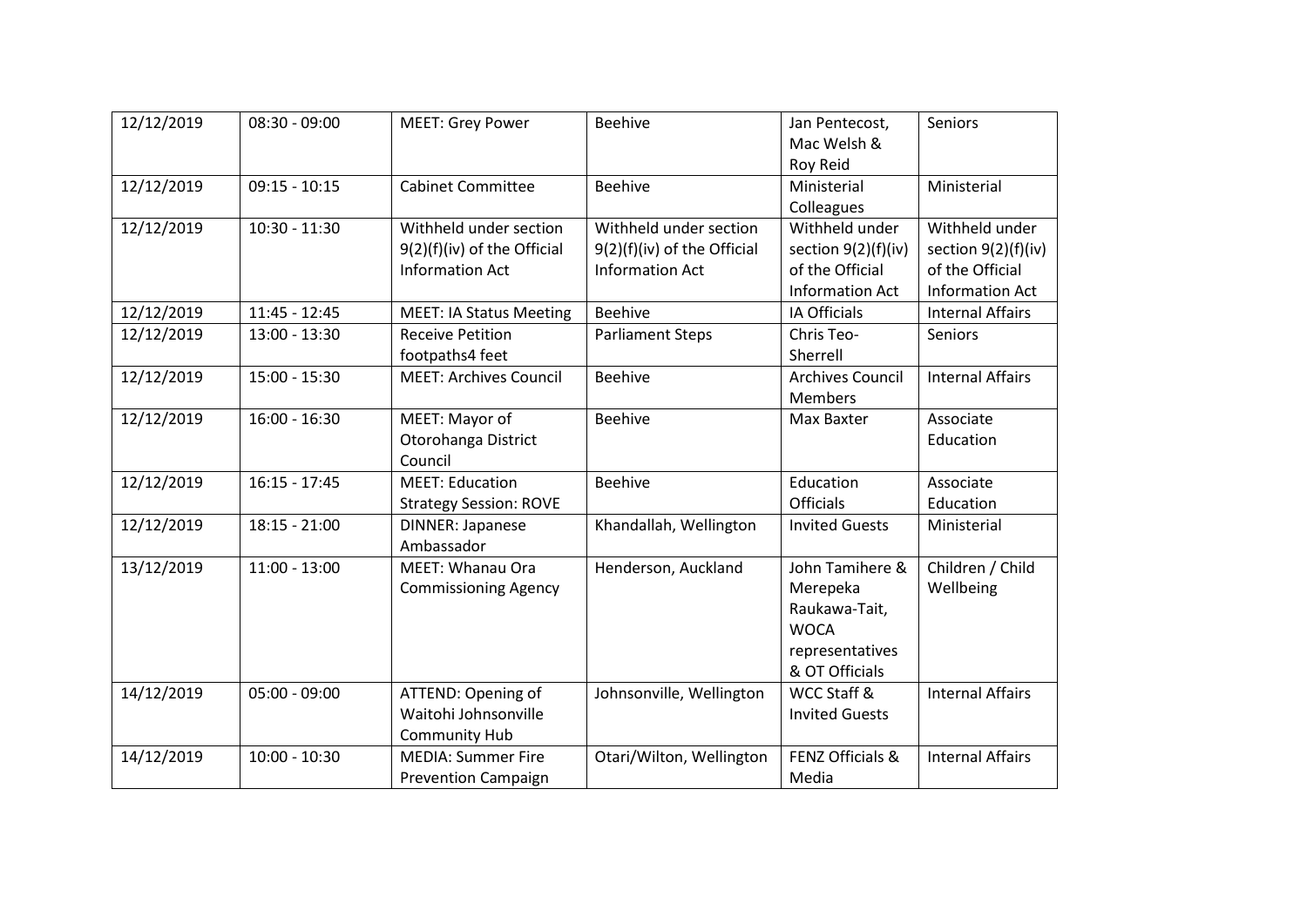| 16/12/2019 | $08:30 - 09:00$ | MEET: Independent Child<br>Monitor | <b>Beehive</b>              | Melissa Gill           | Children                |
|------------|-----------------|------------------------------------|-----------------------------|------------------------|-------------------------|
| 16/12/2019 | $09:00 - 09:30$ | <b>MEET: NZPF</b>                  | <b>Beehive</b>              | <b>Whetu Cormack</b>   | Associate<br>Education  |
| 16/12/2019 | $09:50 - 11:00$ | <b>MEET: MoE Agency</b>            | <b>Beehive</b>              | Education              | Associate               |
|            |                 | Meeting                            |                             | <b>Officials</b>       | Education               |
| 16/12/2019 | $11:30 - 12:00$ | <b>MEET: Education Status</b>      | <b>Beehive</b>              | Education              | Associate               |
|            |                 | Meeting                            |                             | <b>Officials</b>       | Education               |
| 16/12/2019 | $13:00 - 15:00$ | Cabinet                            | <b>Beehive</b>              | Ministerial            | Ministerial             |
|            |                 |                                    |                             | Colleagues             |                         |
| 16/12/2019 | $15:30 - 16:00$ | <b>MEET: Racing NZ</b>             | <b>Beehive</b>              | John Allen & Bill      | <b>Internal Affairs</b> |
|            |                 |                                    |                             | De la Mare             |                         |
| 16/12/2019 | $16:30 - 17:00$ | <b>MEET: Hon Peeni Henare</b>      | Beehive                     | <b>Minister Henare</b> | Ministerial             |
| 17/12/2019 | $09:00 - 10:00$ | <b>MEET: Paora Stanley</b>         | <b>Beehive</b>              | Paora Stanley          | Children                |
| 17/12/2019 | $16:30 - 17:00$ | <b>MEET: Working Group</b>         | <b>Beehive</b>              | <b>Working Group</b>   | <b>Internal Affairs</b> |
|            |                 | for reducing barriers to           |                             | Chair, Members         |                         |
|            |                 | changing registered sex            |                             | & IA Officials         |                         |
| 18/12/2019 | $08:25 - 08:40$ | Withheld under section             | Withheld under section      | Withheld under         | Withheld under          |
|            |                 | 9(2)(f)(iv) of the Official        | 9(2)(f)(iv) of the Official | section $9(2)(f)(iv)$  | section $9(2)(f)(iv)$   |
|            |                 | <b>Information Act</b>             | <b>Information Act</b>      | of the Official        | of the Official         |
|            |                 |                                    |                             | <b>Information Act</b> | <b>Information Act</b>  |
| 18/12/2019 | $09:30 - 11:00$ | <b>MEET: Education</b>             | Beehive                     | Education              | Associate               |
|            |                 | <b>Strategy Session</b>            |                             | <b>Officials</b>       | Education               |
| 18/12/2019 | $11:00 - 12:00$ | <b>MEET: Education</b>             | Wellington                  | Education              | Associate               |
|            |                 | <b>Directors</b>                   |                             | <b>Officials</b>       | Education               |
| 18/12/2019 | $12:00 - 13:00$ | <b>MEET: FENZ</b>                  | Beehive                     | Hon Paul Swain,        | <b>Internal Affairs</b> |
|            |                 |                                    |                             | Rebecca                |                         |
|            |                 |                                    |                             | Keoghan,               |                         |
|            |                 |                                    |                             | Malcolm Inglis,        |                         |
|            |                 |                                    |                             | Rhys Jones,            |                         |
|            |                 |                                    |                             | Raewyn Bleakley        |                         |
|            |                 |                                    |                             | & IA Officials         |                         |